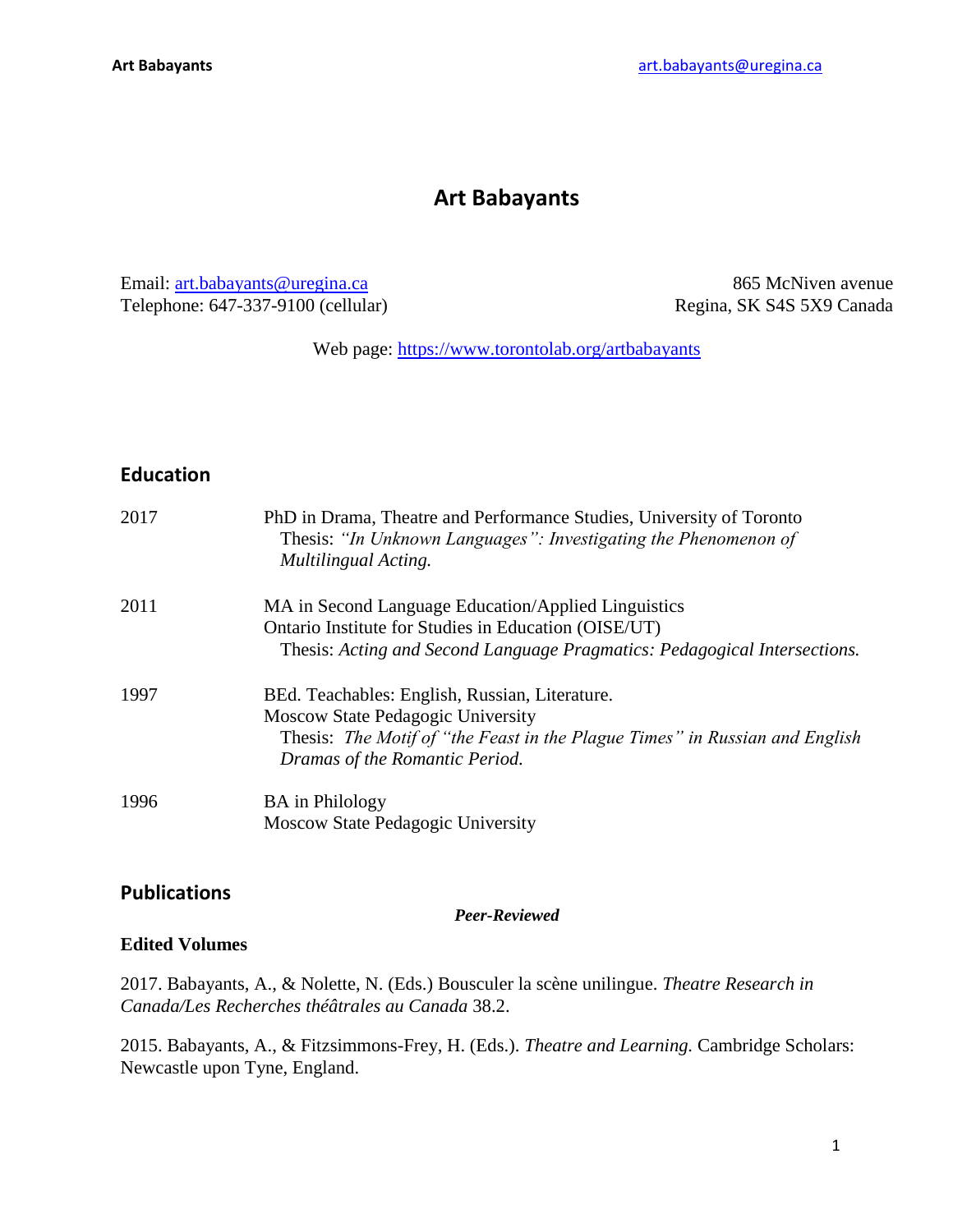### **Scholarly Essays**

(Forthcoming) Multilingual Actors' Phonological Troubles: A Queer Phenomenological Perspective. *Theatre Research in Canada/Les Recherches Théâtrales au Canada.*

2004. Babayants, A. Tekhnologuiya stimulatsii real'nogo obsheniyua na uroke inostrannongo yazyka. [Promoting genuine communication in a language classroom]. *Inostrannyie yazyki v shkole* [Foreign Languages at School Journal], 3, 2004, 60-66. Moscow.

1999. Babayants, A. Smert' i chuma u Pushkina i Wilson'a. [Death and Plague in Pushkin's and Wilson's dramas]. *Literatura. Pervoye Sentyabrya*. # 10. Moscow

1996. Babayants, A. Gde skrulis' khany, gde garem. Bakchisaraiskii Fontan. [Where did the khans hide? Where's their harem? Pushkin's The Fountain of Bakhchisarai]. *Literatura. Pervoye Sentyabrya*. # 45. Moscow

## **Book Chapters**

(Forthcoming, 2020) Babayants, A. Resisting the Monolingual Lens: Queer Phenomenology and Multilingual Dramaturgy. *Dramaturgy of Migration: Staging Multilingual Encounters in Contemporary Theatre.* Ed. Yana Meerzon and Katharina Pewny. Routledge: 2019.

2019. Babayants, A. & Moosavi, M. Moments of Encounter: Canadian-Iranian Immigrant Theatre. *Performing Canadian Frontiers. Theatre and (Im)migration. New Essays on Canadian Theatre. Vol 9.* Ed. Yana Meerzon. Playwrights Canada Press.

2017. Babayants, A. The production of musicals in Russia at the turn of the twenty-first century: Navigating across socialism, capitalism, occidentalism and nostalgia. *The Palgrave Handbook of Musical Theatre Producers.* Eds. Willian Everett and Laura MacDonald. London: Palgrave.

1999. Babayants, A. Pushkin i Wilson: comparativnoye issledovaniye. [Pushkin and Wilson: comparative investigation.] *Pushkin i teoretiko-literaturnaya mysl'.* Pod red. Yu. Boreva [Borev, Y. (Ed.). Pushkin and The Theory of Literature.]. 90-110. Moscow: Naslediye.

# **Monograph**

(In progress) *Multilingual Acting: Phenomenology, Training, Reception.* Scheduled for 2022.

# *Non peer-reviewed*

#### **Book Reviews**

2018. *Staging Strangers* by Barry Freeman. *New Theatre Quarterly. Vol. 34. Issue 2.* P. 196.

#### **Script Publications**

2019. Toronto Laboratory Theatre. "In Sundry Languages". *Scripting (Im)migration. New Canadian Plays*. Ed. Yana Meerzon. Playwrights Canada Press. Pp. 411-446**.**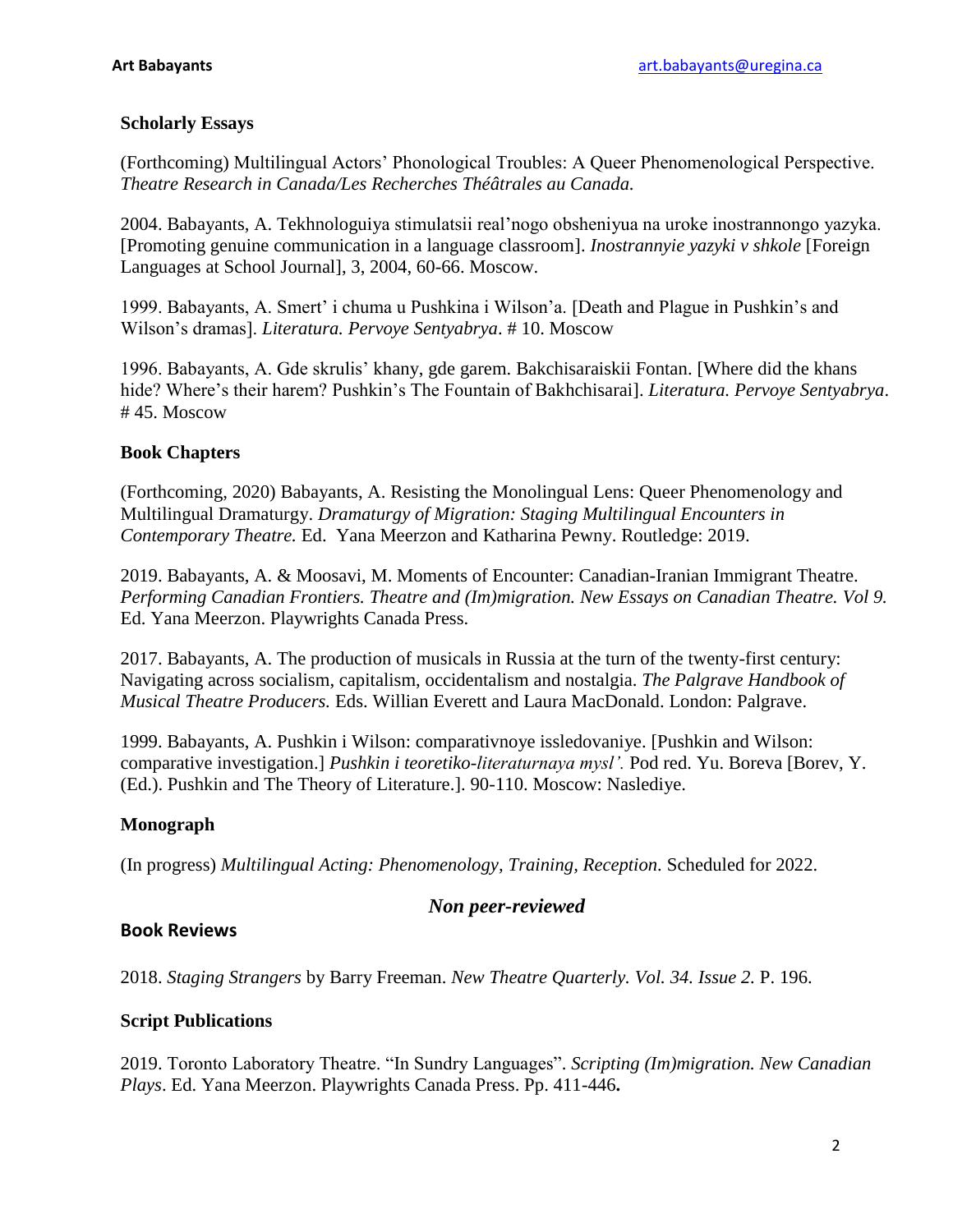## **Other**

2018. Babayants, A. The Unreal Self: An Introduction to "*Dear Armen"* by Kamee Abrahamian and Lee Williams Boudakian. In *Queer Canadian Theatre*. Ed. Dalbir Singh. Playwrights Canada P.

2019 Babayants, A. & Liebembuk, S. Devising "In Sundry Languages": A Conversation about Process. *Scripting (Im)migration. New Canadian Plays*. Ed. Yana Meerzon. Playwrights Canada Press. Pp. 447-456.

2005. Babayants, A. The Tap Story: Tap-Dance was born in an African village [Istoriya stepa: Step rodils'ya v afrikanskoi derevne]. *World Dance.* Moscow.

# **Awards and Grants**

- 2018 Canada Council for the Arts, Ontario Art Council and Toronto Art Council. Total value: 23,700 CAD
- 20177 *Theatre Creators Grant.* Theatre Passe Muraille and Ontario Arts Council (1,000 CAD)
- 2016 *Germany/Europe Travel Award,* Faculty of Arts and Sciences, University of Toronto (5,000 CAD)
- 2015 *Performing Arts Fellowship.* Armenian Benevolent Union, New York, NY (2,000 USD)
- 2015 *Massey College Travel Bursary* (1,000 CAD)
- 2013 *Travel Grant* for research on multilingual theatre in Europe, School of Graduate Studies, University of Toronto (3,000 CAD)
- 2012 Best paper proposal for the *Song, Stage, Screen 7* Conference, University of Groningen, The Netherlands. Awarded by University of Missouri-Kansas City, 2012 (200 USD)
- 2012 *The Arthur Lindsay Fernie Research Fellowship* for research in Europe. Awarded by Centre for Drama, Theatre and Performance Studies, University of Toronto, 2012 (2,000 CAD)
- 2011 *Canada Graduate Scholarship (Doctoral SSHRC).* Awarded by Canada's Social Sciences and Humanities Research Council (105,000 CAD)
- 2011 *OISE Academic Excellence Award* (2,000 CAD)
- 2009 *Canada Graduate Scholarship (MA SSHRC).* Awarded by Canada's Social Sciences and Humanities Research Council (17,500 CAD)
- 2008 *MA Scholarship. Ontario Institute for Studies in Education.* (15,000 CAD)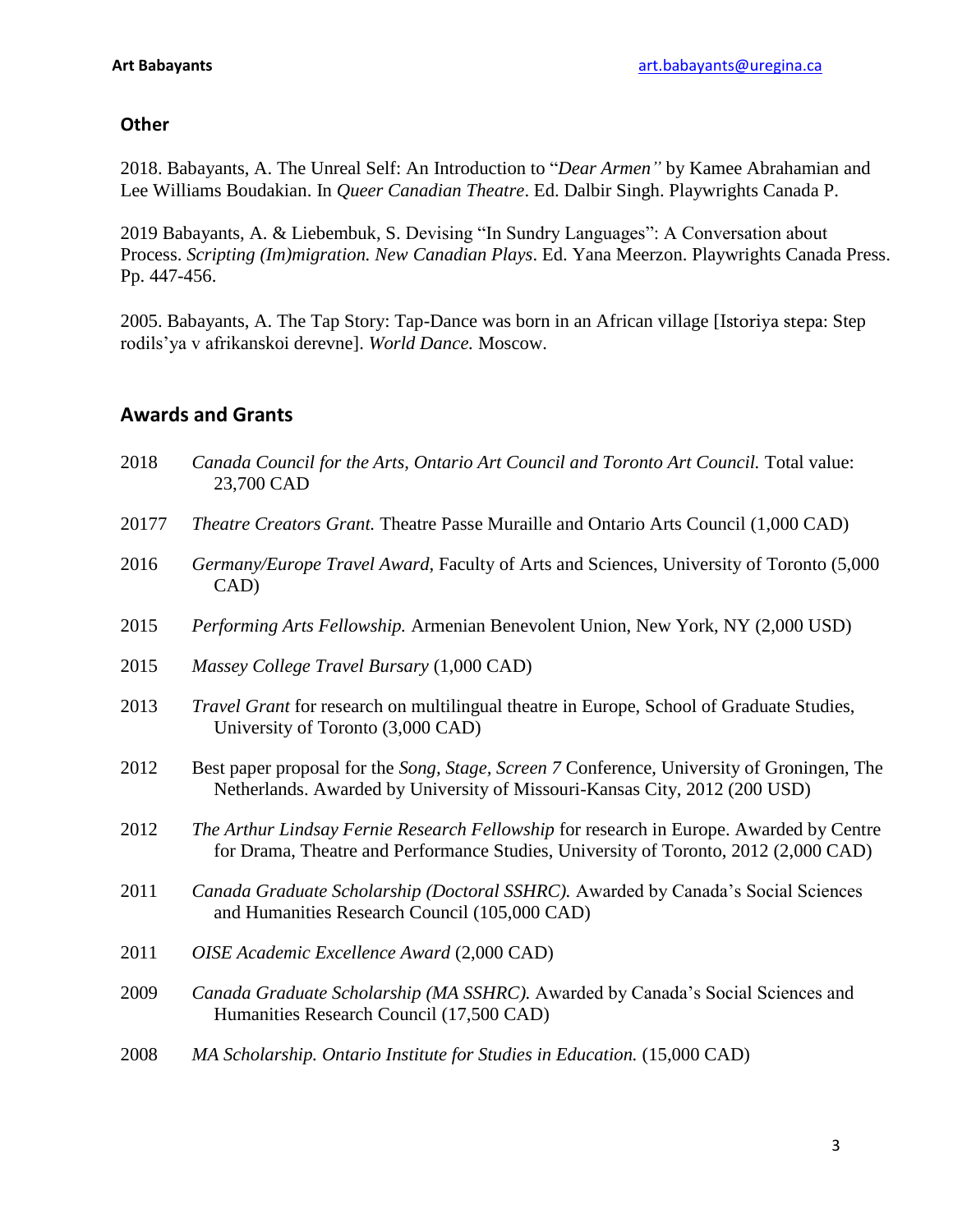- 2004 *Teacher of the Year*. Moscow Council of Education/City Hall (3,000 USD)
- 1999 *Best Syllabus Competition.* Moscow Council of Education, North Branch. (500 USD)

# **Conferences and Scholarly Meetings**

#### **Organizer**

- 2016. Panel convener (co-organized with Nicole Nolette). *On Multilingualism, Performance and Communities.* Canadian Association for Theatre Research, University of Calgary.
- 2015. Bilingual panel convener and moderator (co-organized with Nicole Nolette). *Bousculer la scène unilingue : pratiques théâtrales bi- et plurilingues au Canada / Defying Stage Monoligualism: Bi- and Multilingual Theatre Practices in Canada.* Canadian Association for Theatre Research, University of Calgary. Canadian Association for Theatre Research, University of Ottawa.
- 2012. *Theatre and Learning.* Co-organized with Heather Fitzsimmons Frey). Festival of Original Theatre (FOOT). Drama Centre, University of Toronto.

#### **Presentations and Panel Participation**

- 2017. Multilingual Dramaturgy for the Multilingual Anthropocene. CATR, University of Toronto. Stereotypes, accents and the mainstream: Theorizing a multilingual actor's phonological struggles. University of Ottawa.
- 2016. Understanding a Multilingual Actor. CATR, University of Calgary.
- 2015. Searching for a New Multilingual Dramaturgy: The Stumbles and Falls of Multilingual Theatre in English Canada. CATR, University of Ottawa.
- 2015. Introducing the Body Schema to Second Language Teaching and Learning. American Association of Applied Linguistics. Toronto.
- 2012. Acting in the Second Language: Making a Case for Mimesis and Stanislavski. Paper presented at the conference Langues en motion, Université de Nantes, France
- 2012. Smudging the Linguistic and Cultural Borders of the American Musical: A Case Study. Paper presented at the conference Song, Stage and Screen VII: The Musical's Global Conquest. University of Groningen, The Netherlands.
- 2010. *Out of Language… Out of Place…* Paper presentation at F.O.O.T. Conference*,* Drama Centre, University of Toronto
- 2009. The Development of ESL Learners' Pragmatic Competence Through Drama. Paper presented at OISE Dean's Conference, Toronto ON, Canada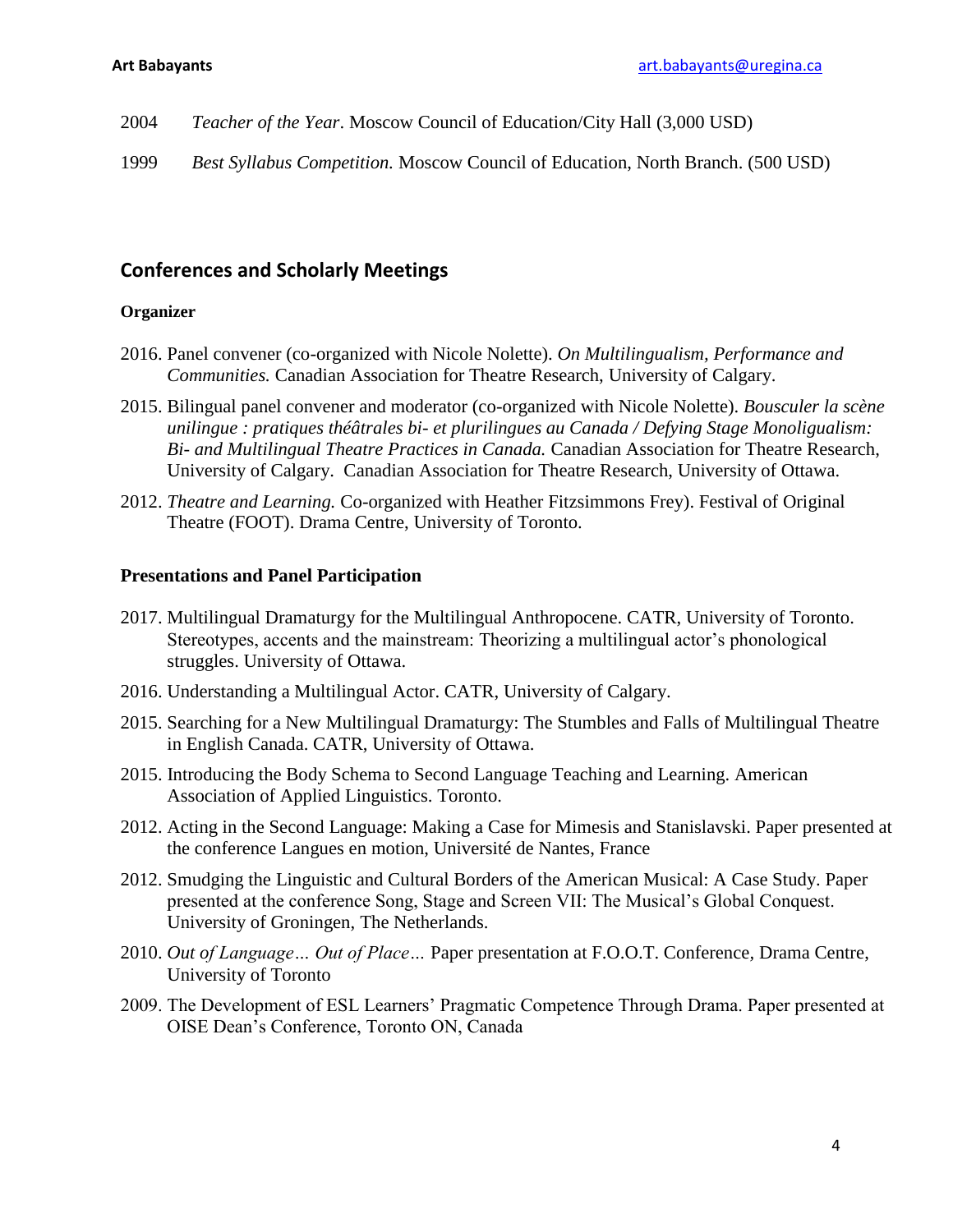# **Invited Talks and Workshops**

- 2019. Le Besoin d'être mal-armé. Mediating Performance Experiences. Conference, University of Ottawa.
- 2017. Practice-Based Research. For DRM485Y1 Senior Seminar: Thesis in Theatre Studies (Dr. Seika Boye).
- 2016. The Dramaturgy of Non-Translation and Inter-Audience Dynamics. The Drama Centre Colloquium: Translation. Multilingualism. Performance. University of Toronto.
- 2016. The Praxis of Multilingual Dramaturgy. Co-presented with Shelley Liebembuk. For DRA 348H5S Dramaturgy, University of Toronto in Mississauga. March, 2016
- 2014. Acting and Second Language Pragmatics. Guest lecture for LIN486, Teaching and Learning Cross-Cultural Communication. Instructor: Dr. Vedran Dronjic. University of Toronto, Mississauga. April, 2014
- 2014. Multilingual Experimental Theatre. DRM362H1, Theatre and the World. Innovation and Experimentation. Instructor: Prof. Antje Budde. University of Toronto. November, 2014
- 2012. Myths about the Stanislavsky School. Prof. Pia Kleber. DRM230Y1. October 2012.

# **Teaching Experience**

# *University Level*

# **Course Instructor**

- 2018-2019 (Fall, Winter). *Introduction to Acting. Scene Study. Script Analysis. Directing Devised Theatre. Advanced Studied in Dramaturgy: Post-modern, Intercultural and Multilingual Theatre and Performance.* University of Regina.
- 2009-2018 (Fall, Winter, Summer). *Academic Conversation Skills* course for graduate students*.*  University of Toronto.
- 2015-2018 (Fall). *Oral Presentation Skills* course for graduate students. University of Toronto.
- 2006-2007 (Fall, Winter). *Introduction to Anglo-American Literature*, undergraduate course. Moscow State University

# **Teaching Assistant**

2016-2017. TA for Prof. V.K. Preston for DRM 331 *Dramaturgy*. University of Toronto

- 2014-2015. TA for Prof. Antje Budde for DRM 386 *Special Topics: Dreams. Utopia. Intermediality. Performing Technology.* University of Toronto.
- 2014-2015. TA for Noam Lior and Guillermo Verdecchia for DRM 100 *Drama: Form and Style*. University of Toronto.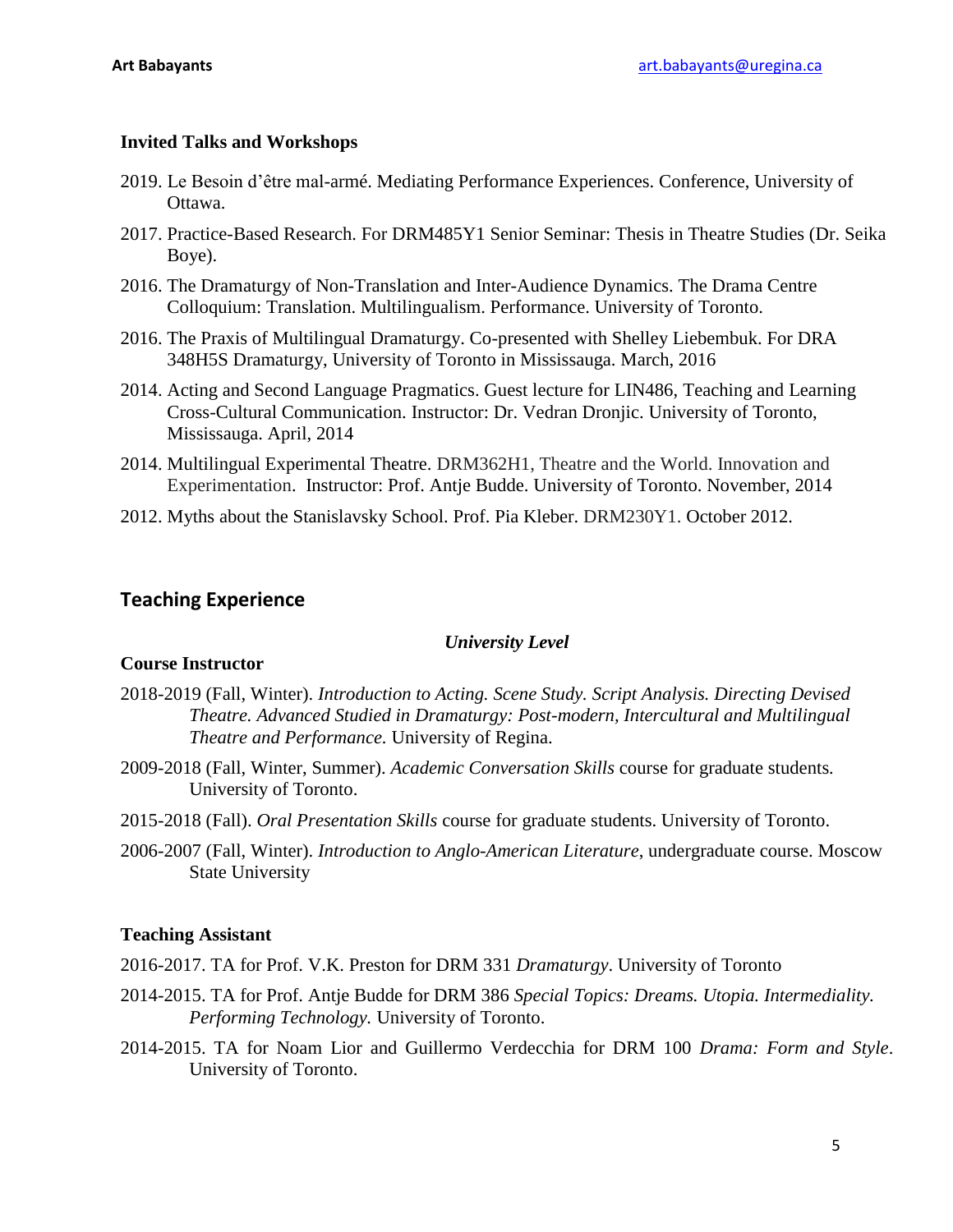# *College Level*

#### **Course Instructor**

2015 (Summer). Professional Development Course for Korean Elementary and High School Teachers. Humber College, Lakeshore Campus. July, 2015.

### *Other Relevant Teaching Experience*

### **Courses Taught**

2013-Present. *Embodied English*: A Drama Course for Advanced English Language Learners. Principal Developer and Instructor. Toronto Laboratory Theatre.

2009-Present. Teacher Trainer (Adult Education). Canadian Centre for Language and Cultural Studies

2012-Present. Teacher Trainer (Adult Education). Toronto District School Board.

2004-2007. Artistic Director, Acting and Movement Instructor. Moscow

993-2001. Drama and Movement Instructor. Children's Arts School "Koptevo", Moscow

#### **Workshops (select)**

- 2017. Clear Speaking: Intonation and Rhythm. Engineering communication program. University of Toronto.
- 2016. Drama and Pragmatic Competence. ILSC, Toronto.
- 2015. Embodied Approach to Teaching Pronunciation. TESL Toronto Conference, University of Toronto.
- 2013. Performing 'the Imaginary Body': Applying the Stanislavsky-Chekhov Technique to Second Language Teaching. Presented at IDEA Paris 2013, Université Paris Diderot 7.
- 2012. "Brechting" *Gypsy*. Workshop Series. MESS Studio. Moscow, Russia.
- 2011. Devising and Musical Theatre. Workshop Series. MESS Studio. Moscow, Russia.
- 2009. Acting for Musical Theatre. Workshop Series. MESS Studio. Moscow, Russia.
- 2009. Drama and ESL. Workshop for ESL teachers. TESL Toronto Conference.

# **Reviewing and Editing Experience**

- 2016. Co-editor: Theatre Research in Canada/Les Recherches Théâtrales au Canada. Special Issue on Multilingual Theatre in Canada.
- 2013. Submissions reviewer. The 8th congress of the International Drama and Education Association (IDEA), Université Paris-Diderot.
- 2005-2007. Submissions reviewer. Inostrannyye Yazyki v Shkole [*Foreign Languages at School*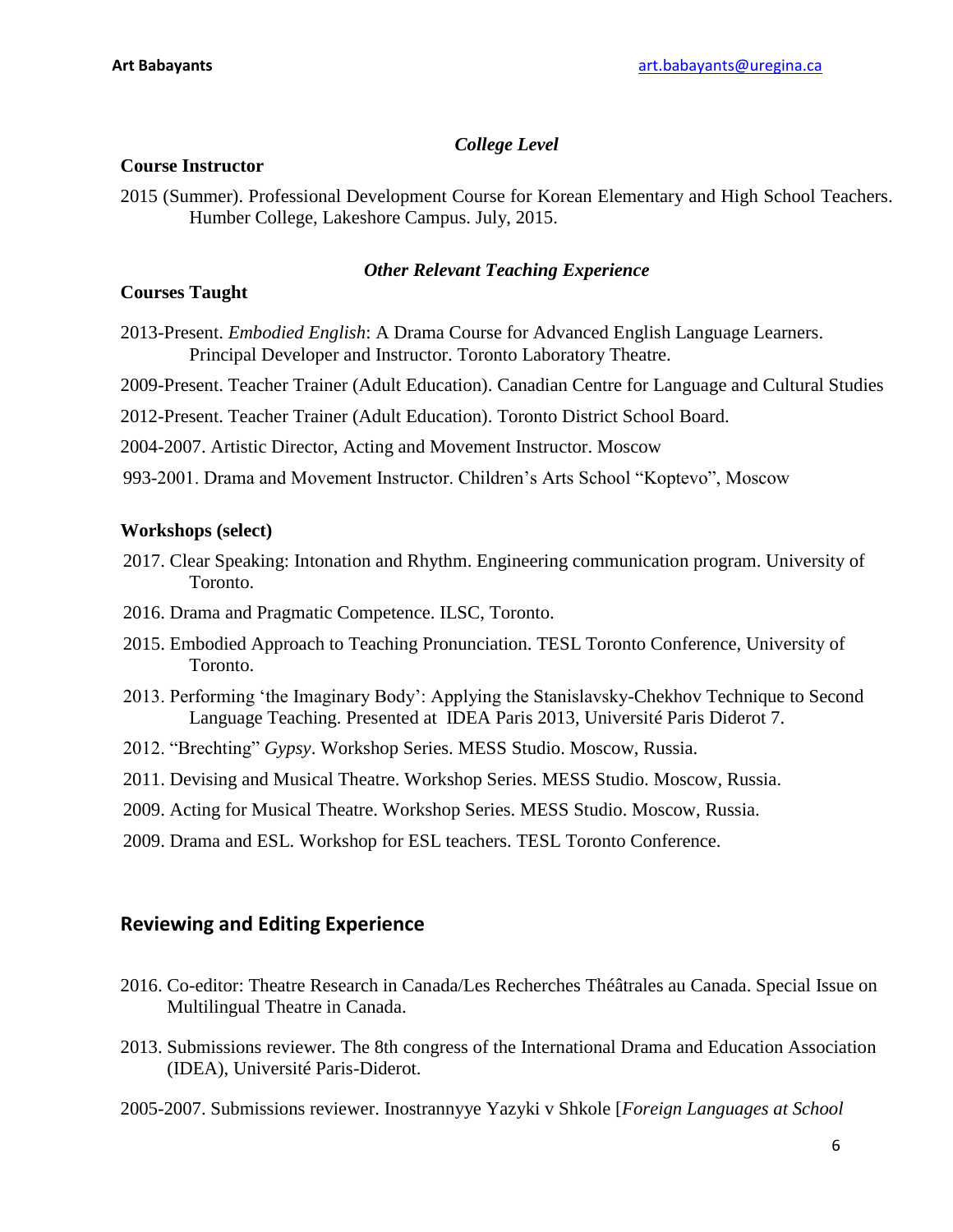Journal].

# **Departmental Service**

| 2018-2019 | Member of Reconciliation Action Committee, Graduate Committee,<br>Interdisciplinary Committee.                  |
|-----------|-----------------------------------------------------------------------------------------------------------------|
| 2013-2014 | Treasurer, Drama Centre Student Union, University of Toronto.                                                   |
| 2009-2010 | Masters Student Representative, Department of Curriculum, Teaching and<br>Learning, OISE, University of Toronto |

# **National Media Coverage**

2019. CBC. Morning with Matt Galloway. Interview about linguistic diversity in Toronto theatre. June 29.

2017. Radio Canada. Interview with Art Babayants about *"In Sundry Languages"* and diversity dramaturgy at Toronto Fringe. July 07, 2017.

2015. Radio Canada. Interview with Art Babayants and Dr. Gabrielle Houle about multilingual theatre in Canada. In French. Sep 05, 2015.

2007. Uchitelskaya Gazeta [Teachers' Newspaper]. National newspaper. An article on the production of *Share and Share Alike*, staged at Moscow Theatre of Clown Art (directed by Art Babayants) <http://www.ug.ru/archive/18307>

# **Selected Creative Experience**

# **Artistic Director and Producer**

2012-Present. Toronto Laboratory Theatre/Le Théâtre-Laboratoire de Toronto.

# **Directing and Assistant Directing**

2019. "*In Sundry Languages*". Tour: Greater Toronto Area and Ottawa.

- 2018. *Distortion*. Spanish-English Devised Performance. University of Regina.
- 2017. "In Sundry Languages 3.0" Caminos Festival. Native Earth Performing Arts/Aluna Theatre. *"In Sundry Languages".* Toronto Fringe Festival. Theatre Passe Muraille.
	- *Zápisník zmizelého* (The Diary of the One who Disappeared) by Leoš Janáček. One act opera. Walter Hall, University of Toronto.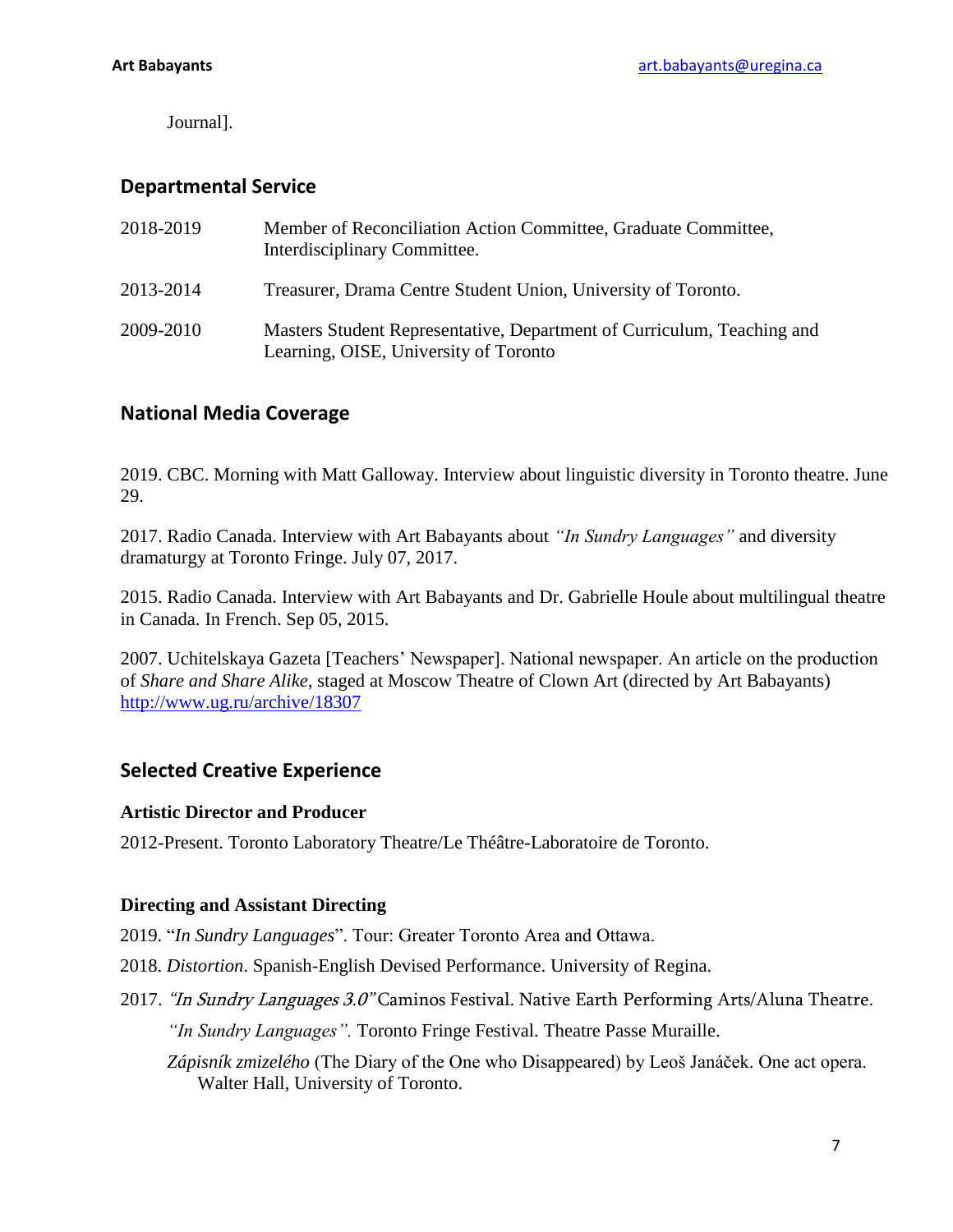- 2016*. A Moment of Silence* by Mohamad Yaghoubee. AD, directed by M. Yaghoubee. Toronto, Factory Theatre, SummerWorks Festival.
- 2014*. Godspell.* Music by Stephen Swartz and book by John-Michael Telebak. Moscow Puppetry Theatre.
- 2014*. The… Musician. An Étude.* (by Art Babayants. After Vladimir Korolenko), Toronto Laboratory Theatre, Dancemakers Centre for Creation .
- 2012*. Gypsy*. *A Musical Fable.* By Jule Styne, Stephen Sondheim, GITIS Theatre.
- 2009*. Seussical. The Musical (*by Stephen Flaherty and Lynn Arhens), M.E.S.S. Theatre, Moscow.
- 2009*. The Fall of the Western Dan* (by Robin Whittaker), Robert Gill Theatre, Toronto.
- 2008*. Couldn't We Be* (by Vladimir Milman), Phoenix Theatre, Toronto.
- 2007*. Share and Share Alike* (by Geoff Morrow), Moscow Theatre of Clown Art.
- 2004. *Up the Down Staircase* (by Bell Kaufman. Festival of Youth Theatre. Moscow Youth Theatre.

#### **Acting**

| 2017. "In Sundry Languages"                                           | Casting<br>Director      | <b>Toronto Fringe/Theatre Passe Muraille</b>      |
|-----------------------------------------------------------------------|--------------------------|---------------------------------------------------|
| 2016. A Moment of Silence                                             | All Male<br>Voices       | Factory Theatre/Summerworks.                      |
| 2011. Miss Toronto Acts Back                                          | Male<br>Lead,<br>Pianist | DitchWitch Brigade / Unit 401, Parkdale           |
| 2010. Miss Toronto Gets a Life in<br>Parkdale (Dir. A. Budde)         | Male<br>Lead,<br>Pianist | DitchWitch Brigade/The Theatre Centre,<br>Toronto |
| 2009. <i>Tosca</i> by V. Sardu (Dir. J.Blum)                          | <b>Baron</b><br>Scarpia  | Studio Theatre /UofT, Toronto                     |
| 2008. True Irish Hearts by MacCarthy<br>(Dir. J. Gardiner)            | Villain                  | Robert Gill Theatre/UofT, Toronto                 |
| 2007. Share and Share Alike by G.<br>Morrow (Dir. A.Babayants)        | Sergeant<br>Lawman       | M.E.S.S.Theatre, Moscow                           |
| 1998. Chekhov's Short Stories (Dir.<br>J.Babayants)                   | Detective                | At the Friends' Studio Theatre, Moscow            |
| 1991. Two Precious Maidens Ridiculed<br>by Molière (Dir. J.Babayants) | La Grange                | Hermitage Theatre, Moscow                         |

#### **Dramaturgy and Other**

2014. *The Frog Prince*. Music Director and Piano Accompanist. Helen Gardiner Phelan Theatre,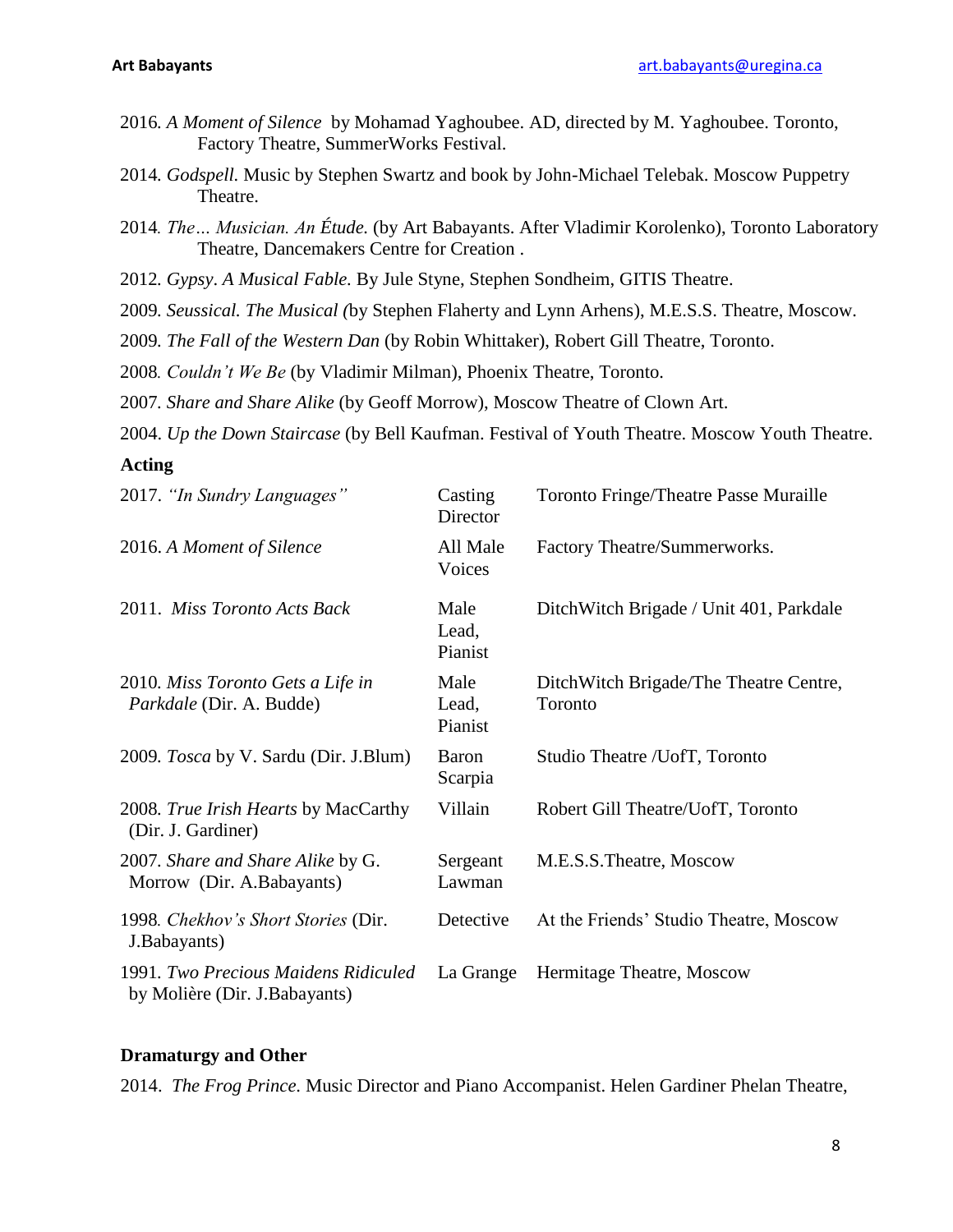Toronto. Dir. by Heather Fitzsimmons Frey.

- 2015. Producer and Co-creator. *Vivisection. Performance+Photography+Lighting*. Toronto Nuit Blanche 2015
- 2014. Lighting Designer. *The Legend of Newroz.* Dance Show. Directed/choreographed: Fethi Karakecili, Isabel Bader Theatre.
- 2011. Lighting Designer. *Mem and Zin: A Kurdish Ballet.* Directed/choreographed: Fethi Karakecili, Isabel Bader Theatre.
- 2010. Assistant Dramaturge*, Ecce Homo Theatre, Toronto.* Dir: Alistair Newton.
- 2008. Music Dramaturge; Accompanist. *Futurism.* A silent film. Dir: J. Blum.
- 2008. Dramaturge*, Scarbaranggggg: A Futurist Cabaret.* Studio Theatre, Toronto. Dir: Stephen Johnson.
- 1993. Composer and Music Dramaturge. *The Fountain of Bakhchisarai* by Pushkin. Dir: J.Babayants.
- 1992. Set and Lighting Designer. *Two Precious Maidens Ridiculed* by Molière. Dir. J.Babayants.

# **Language Skills**

#### **Fluent**

English, French, Russian

#### **Reading Competence, Basic Conversational Ability**

Spanish, Armenian

# **Citizenship**

Canadian

# **Professional Associations**

International Federation for Theatre Research Canadian Association for Theatre Research Theatre Ontario

# **References**

**Kathleen Gallagher**, Distinguished Professor, Canada Research Chair, Ontario Institute for Studies in Education, University of Toronto. Email: [kathleen.gallagher@utoronto.ca](mailto:kathleen.gallagher@utoronto.ca)